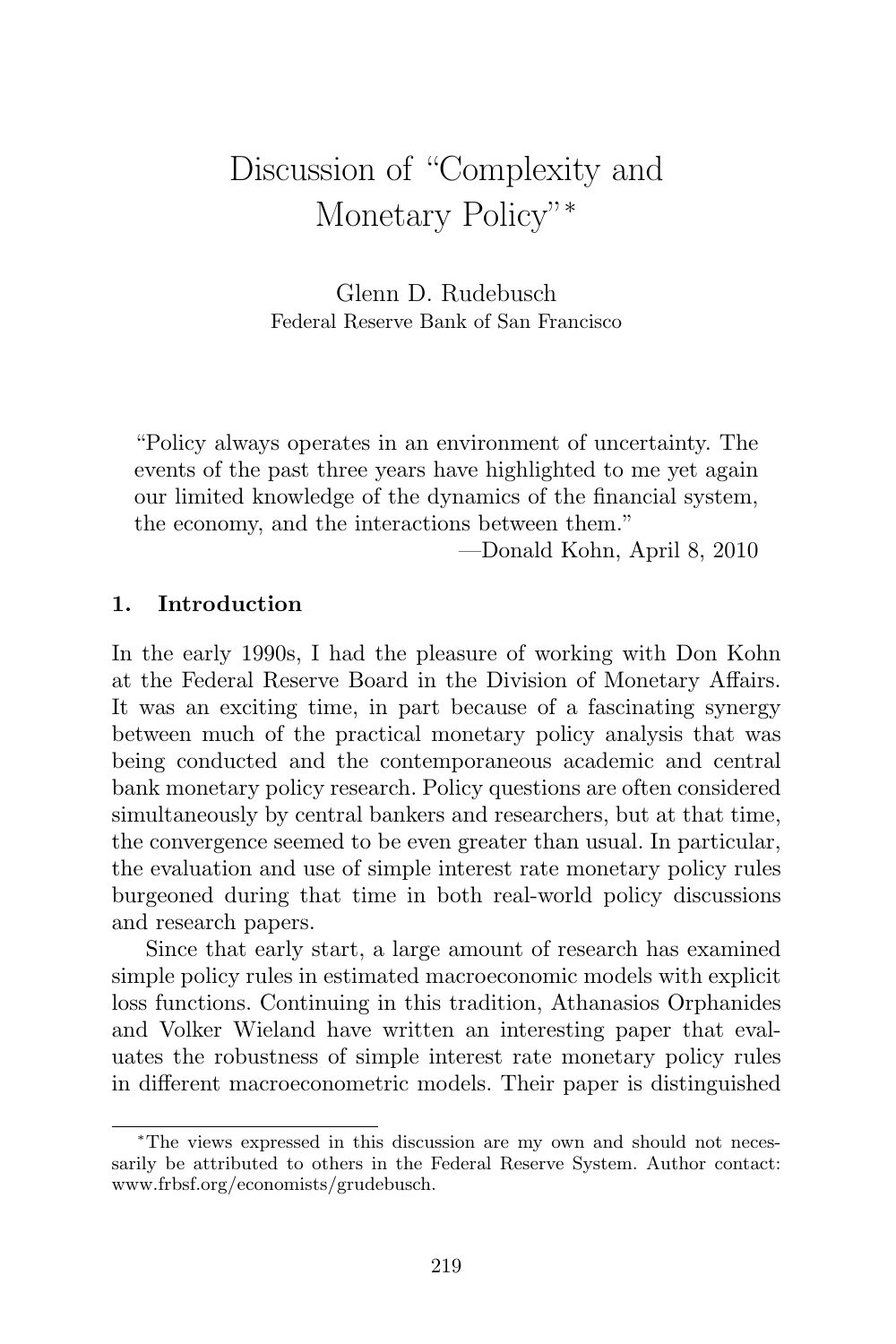by the breadth of the euro-area models they use: eleven different models ranging from traditional Keynesian-style representations to more modern ones. Yet, their analysis clearly remains grounded in a pre-crisis research agenda. The models, loss function, and policy instrument they use would all be familiar to a researcher working a decade ago. Especially because our interest is focused on central banking "during and after the crisis," it is useful to look ahead and consider how to push this type of analysis forward in light of the recent financial and economic upheaval.

Two aspects of the recent global economic crisis highlight what I think are important shortcomings in the standard formulation of monetary policy rule evaluation employed by Orphanides and Wieland. First, one notable feature of the crisis was the extent to which central banks were willing to make swift and sizable adjustments to the stance of monetary policy. For example, after the failure of Lehman, central banks around the world did not "smooth" interest rates but dropped them quickly to a near-zero lower bound. This rapid response was in stark contrast to the assumption of very slow policy gradualism, which is common in much of the research literature and is also maintained by Orphanides and Wieland. A second notable feature—as highlighted by the epigraph above—was how inadequate existing macroeconomic and financial models were for analyzing the genesis, interactions, and repercussions of the financial crisis and Great Recession. Evidently, future analyses of monetary policy rules will need to consider a larger set of macroeconomic models and monetary policy instruments.

I will consider each of these two shortcomings in turn.

### **2. The Crutch of Policy Instrument Inertia**

There is a curiously common assumption among researchers that central banks greatly value a very gradual or partial adjustment of the monetary policy instrument. Most researchers and central bankers would agree that a sensible simple approximation to a central bank loss function is one in which the central bank minimizes a discounted future sum of a loss function that is a weighted average of the squared inflation gap and squared output gap:

$$
Loss_t = (\pi_t - \pi^*)^2 + \lambda y_t^2, \tag{1}
$$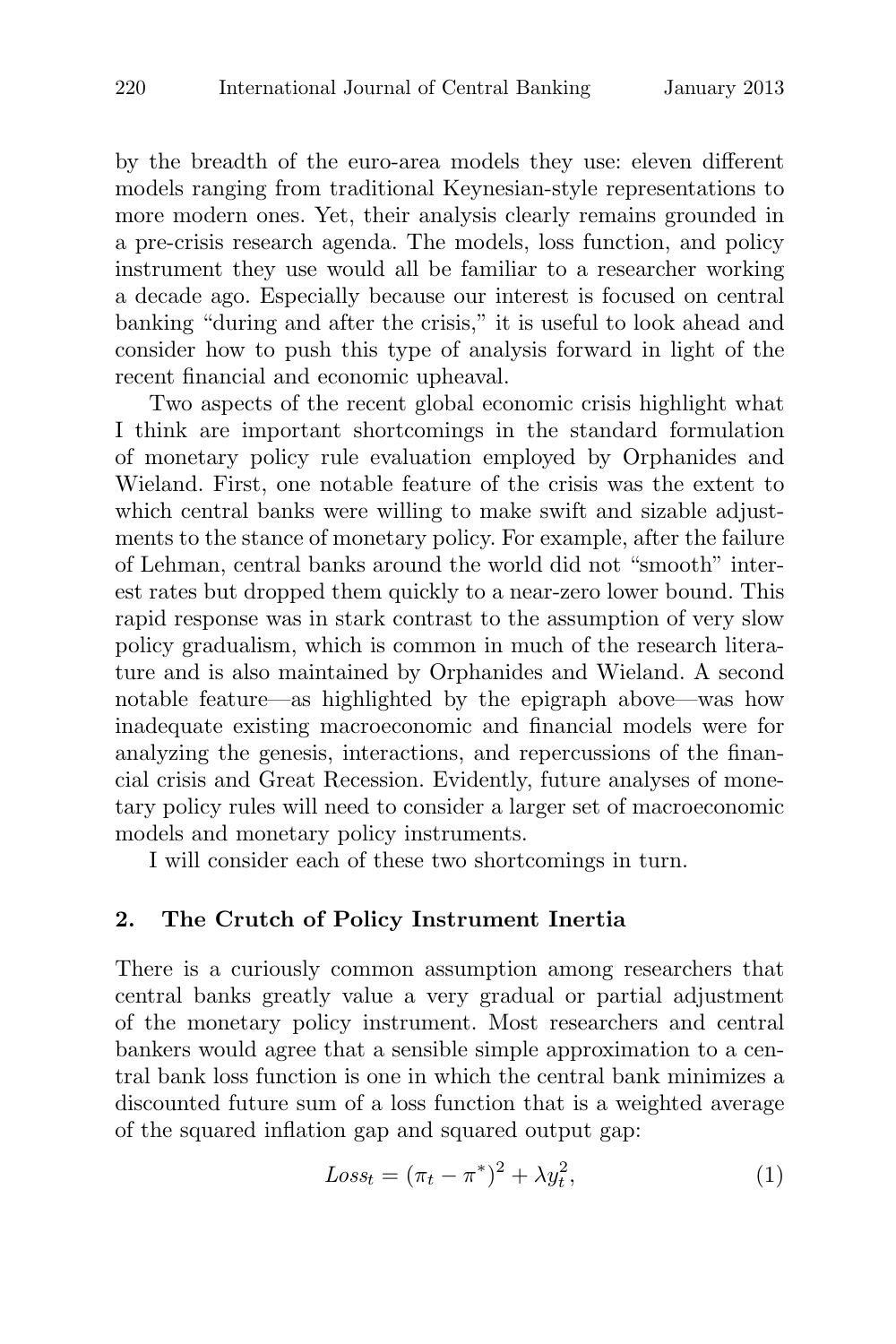where inflation,  $\pi_t$ , and the output gap,  $y_t$ , are measured at a quarterly frequency, and  $\pi^*$  is the central bank's inflation target (e.g., Rudebusch and Svensson 1999). The non-negative parameter  $\lambda$  is the weight on output stabilization relative to inflation stabilization. A typical loss function used in the literature sets  $\lambda = 1$ , which equally penalizes a 1-percentage-point deviation of inflation from target and a 1 percent output gap. In the United States, such a loss function appears broadly consistent with the FOMC's statement (Federal Reserve Board 2012) of its balanced policy approach:

In setting monetary policy, the Committee seeks to mitigate deviations of inflation from its longer-run goal and deviations of employment from the Committee's assessments of its maximum level. These objectives are generally complementary. However, under circumstances in which the Committee judges that the objectives are not complementary, it follows a balanced approach in promoting them.

More generally, the quadratic loss function can be viewed as a second-order approximation to a wide range of dual-mandate policy preferences.

Unfortunately, using the plausible loss function (1) to calculate the optimal setting of monetary policy in a variety of empirical macroeconomic models produces implausibly volatile swings in the policy interest rate. That is, the recommended path for the optimal policy interest rate displays extremely large movements say, several percentage points on a quarter-by-quarter basis. Such high policy rate volatility doesn't match what is found in the real world (e.g., Rudebusch 2001) and would shock any central banker. In this calculation of optimal monetary policy, either the loss function or the macroeconomic model appears to be badly misspecified.

To my mind, the blame for the excessive volatility of the calculated optimal policy path falls on the macroeconomic models, which appear to underestimate in a fundamental way the nature of the uncertainty faced by real-world policymakers. If you ask a central banker why he or she typically does not advocate moving the policy interest rate by, say, 100 basis points at policy meetings, the answer would most likely focus on the lack of solid new information that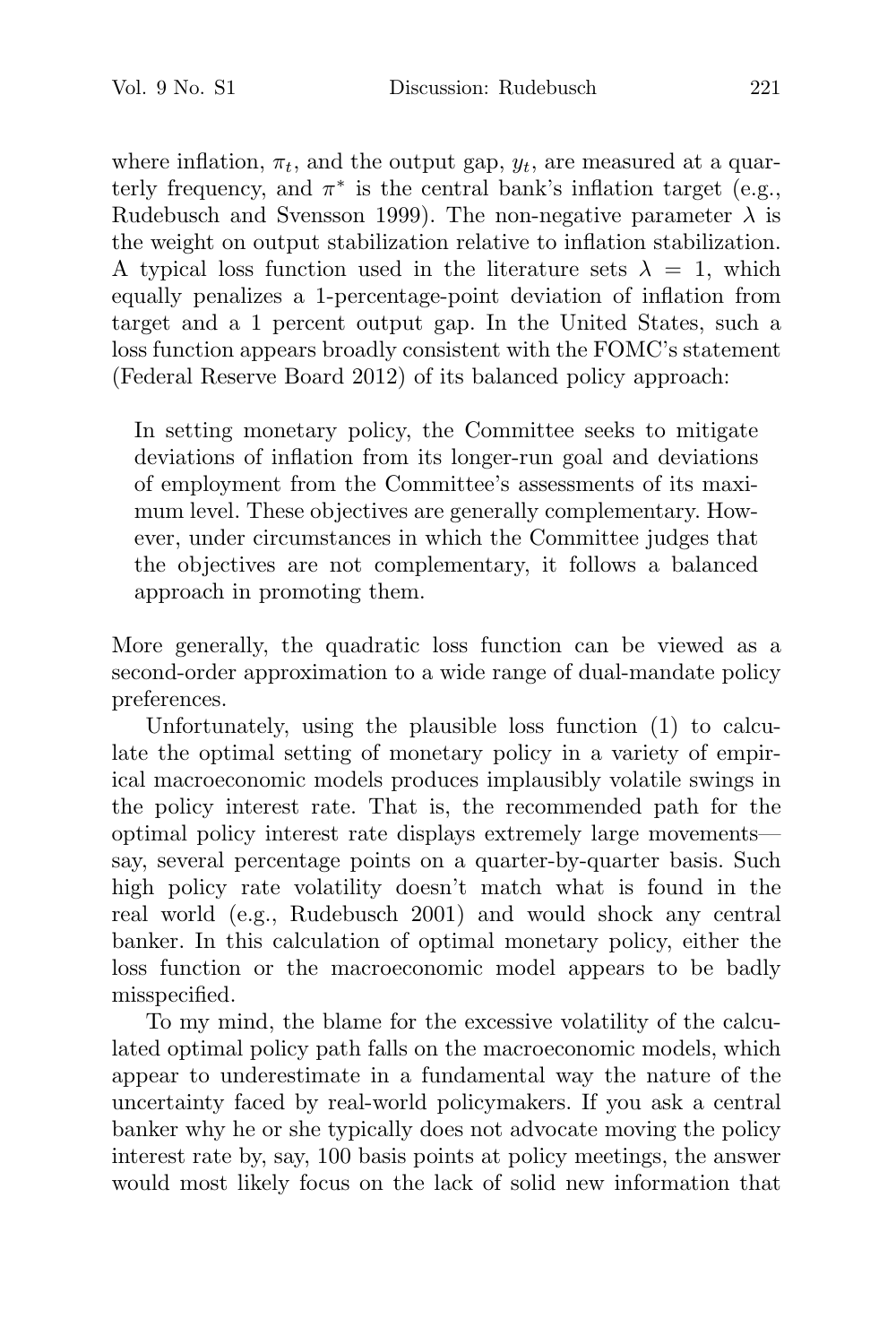would justify a policy move of that size. In particular, uncertainty about even the current state of the economy and the nature of the shocks buffeting the economy is enormous (to say nothing of forecast uncertainty). For example, the latest spending and output estimates will invariably be revised, the latest unemployment data are clouded by some combination of cyclical and structural influences, and the latest inflation fluctuations reflect some unknown degree of permanent and transitory factors. In the real world, there is only a slow accretion to policymakers of actionable information regarding the key macroeconomic variables driving monetary policy. Similarly, there is a painfully slow learning process about the size and variety of the economic shocks. The persistence of the policy rate stemming from this gradual inflow of information reflects an inertia that is extrinsic to the central bank and can be labeled "policy information inertia."

In contrast, the literature on optimal monetary policy has veered in a different direction. Instead of correcting or better calibrating the policymaker's information set in the model, the response has been to adopt a "policy instrument inertia" in which the persistence of the policy interest rate reflects an inertia that is intrinsic to the central bank. Under this view, there is a slow, intentionally drawnout adjustment of the policy rate in response to economic news. Such inertia in policy action implies that the central bank knowingly distributes desired changes in the policy interest rate over an extended period of time. The resulting smooth persistent path of the policy rate is thought to reflect deliberate "interest rate smoothing" or "partial adjustment" or "gradualism" on the part of the central bank.

Such policy instrument inertia is evident in the commonly used loss function

$$
Loss_t = (\bar{\pi}_t - \pi^*)^2 + \lambda y_t^2 + \nu (\Delta i_t)^2,
$$
\n(2)

where  $i_t$  is the quarterly average level of the short-term policy interest rate and  $\Delta i_t = i_t - i_{t-1}$ . The non-negative parameter  $\nu$  is the weight on interest rate movements relative to inflation stabilization. Furthermore, a common parameterization in the literature is  $\lambda = \nu = 1$ , which equally penalizes a 1-percentage-point inflation gap, a 1 percent output gap, and a 1-percentage-point change in the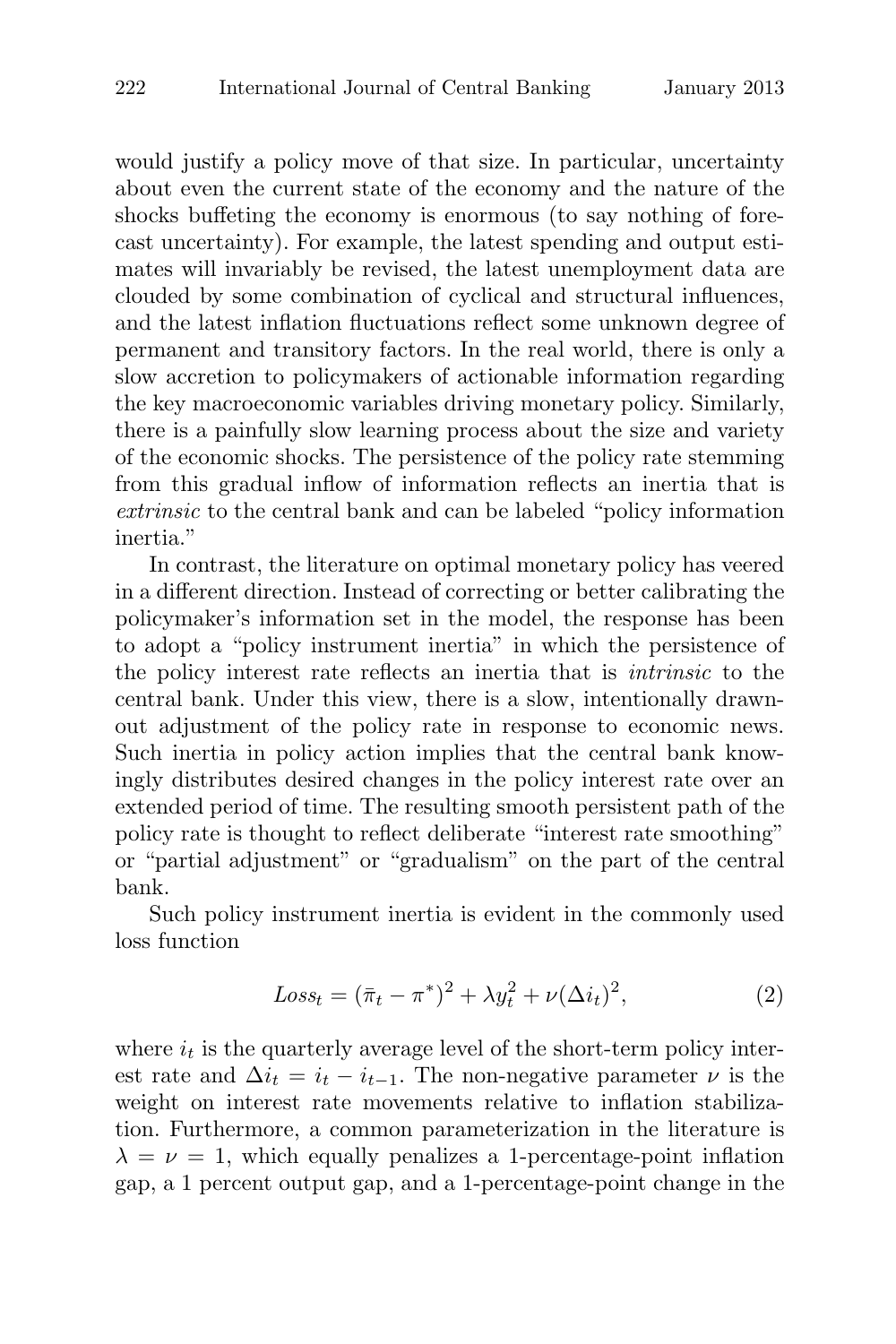quarterly average policy interest rate.<sup>1</sup> (This is precisely the oneperiod loss function used by Orphanides and Wieland.) Real-world policymakers would find such a representation of their preferences bizarre. The penalty on interest rate changes is implausibly high given the overwhelming emphasis among central banks on the first two objectives relative to the third. The implausibility of equation (2) was demonstrated during the financial crisis, when central banks made large changes to policy interest rates with little or no evident "cost" associated with those changes. Any central banker would gladly raise the policy interest rate by 100 basis points if that action drove inflation 1 percentage point closer to the target inflation rate.

Although it is far less realistic than equation (1), the loss function (2) is widely used in models because it can produce optimal monetary policy recommendations that look similar to real-world policy settings. For example, the optimal coefficients calculated for a particular policy rule are much closer to the estimated coefficients of that rule. However, the use of the incorrect loss function (2) together with the inadequate standard macroeconomic model is simply an attempt to combine two wrongs to make a right. The use of policy instrument inertia and an interest rate volatility augmented loss function are a crutch to avoid confronting the shortcomings in modeling policymakers' information set inertia.

A belief in sluggish monetary policy adjustment in the real world is often reinforced by a misinterpretation of estimated inertial policy rules. The most commonly estimated variants of these rules have been dynamic forms of the Taylor rule. In such rules, the actual interest rate partially adjusts to a desired interest rate that depends on the inflation and output gaps,

$$
i_t = (1 - \rho)(\bar{\imath} + g_\pi(\pi_t - \pi^*) + g_y y_t) + \rho i_{t-1} + \xi_t,
$$
 (3)

<sup>&</sup>lt;sup>1</sup>The use of a quarterly frequency, which is the relevant one for the empirical monetary policy rules literature, is important. At a higher frequency—weekly or even monthly—there is a short-run smoothing of policy rates by central banks, which involves, for example, cutting the policy rate by two 25-basis-point moves in fairly quick succession, rather than reducing the rate just once by 50 basis points (see Rudebusch 1995, 2006). However, short-term partial adjustment within a quarter is essentially independent of whether there is monetary policy instrument inertia over the course of several quarters.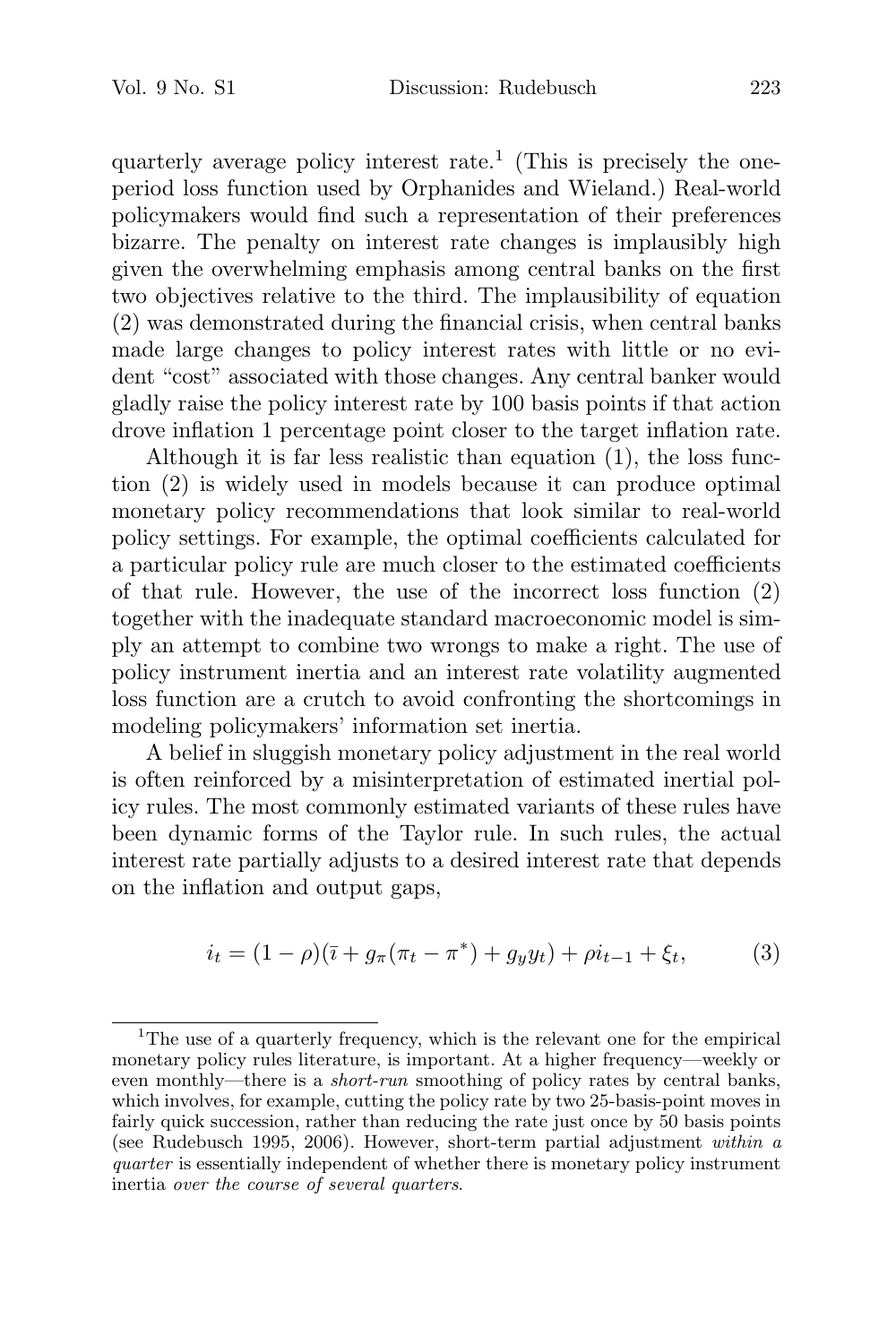where  $\bar{i}$  is a neutral policy rate that depends on the equilibrium real rate and the inflation target, and  $g_{\pi}$  and  $g_y$  are the central bank response coefficients to inflation and output gaps. In an empirical regression of equation (3), the estimate of the partial adjustment coefficient  $(\hat{\rho})$  is typically around 0.8, which is often considered evidence of monetary policy instrument inertia. Under this interpretation, if a central bank knew it wanted to increase the policy rate by a percentage point, it would raise the rate by only about 20 basis points in the first three months and by about 60 basis points after one year. Such very slow convergence of the policy rate to its desired level seems implausible. Indeed, Rudebusch (1998, 2002b, 2006) argues that the monetary policy rule  $\hat{\rho}$  estimates are misleading and provide the illusion of monetary policy instrument inertia. In particular, if the desired policy interest rate depends on persistent factors other than the current output and inflation in the Taylor rule, then such a misspecification could result in a spurious finding of partial adjustment. Indeed, based solely on simple policy rule estimates, it would be easy to incorrectly infer that a central bank's policy adjustment was sluggish when, in fact, it followed a rule with no policy inertia but sometimes deviated from the rule for several quarters at a time in response to other factors.

In this respect, it is interesting to consider the first-difference rule resurrected in Orphanides and Wieland from Judd and Motley (1992). First-difference rules have never gained much attention because the timing of their policy rate recommendations is often considered at odds with reality. In the past, I frequently heard Don Kohn and other policymakers worry about being "behind the curve." In some economic scenarios, first-difference rules appear to be a recipe for lagging behind the economic cycle.<sup>2</sup> Figure 1 compares the policy interest rate recommendations over an inflation cycle from a levels policy rule—where  $i_t = 1.5(\pi_t - \pi^*)$ , like a simple Taylor rule response—and a first-difference policy rule—where  $\Delta i_t = 0.5(\pi_t - \pi^*)$ , as in Orphanides and Wieland. The levels rule responds promptly by raising the real interest rate higher than its neutral value when inflation is higher than the target and lowering it below the neutral value when inflation is below its target. (That

<sup>2</sup>Timing problems are also common in nominal income targeting rules (Rudebusch 2002a).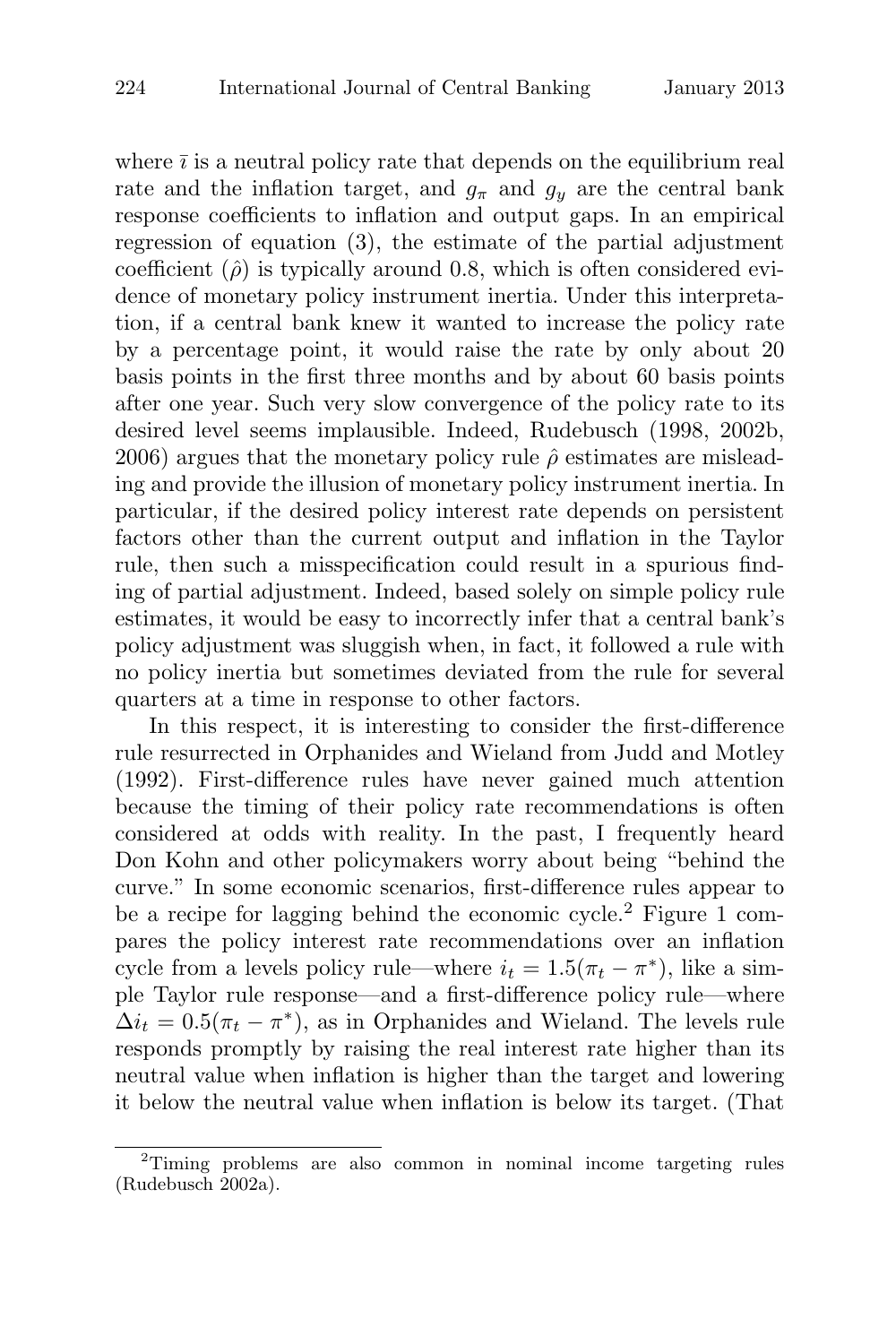

**Figure 1. Responses of Two Policy Rules to an Inflation Cycle**

is,  $i_t > \overline{i}$  when  $\pi_t > \pi^*$ , and  $i_t < \overline{i}$  when  $\pi_t < \pi^*$ .) Accordingly, the real interest rate is high when inflation is high and low when inflation is low. In contrast, the first-difference rule is out of phase and is very slow to lower the policy rate even when inflation is too low.<sup>3</sup> Thus, in this situation, relative to the usual way real-world central bankers talk about the stance of policy, first-difference rules are very counterintuitive.

#### **3. Expanding the Set of Models and Policy Instruments**

The financial crisis has also highlighted a variety of important new elements that should be incorporated in model-based monetary

<sup>&</sup>lt;sup>3</sup>This figure assumes the path of inflation is exogenous. If, instead, inflation is determined via a forward-looking model with central bank credibility, the firstdifference rule can perform well. The first-difference rule (which is a levels rule for the price level) commits the central bank to hold the nominal interest rate above neutral until the price level returns to target, so the arc of the nominal interest rate in figure 1 is one-half the arc of the price level. This is a very different commitment than real-world central banks have made so far.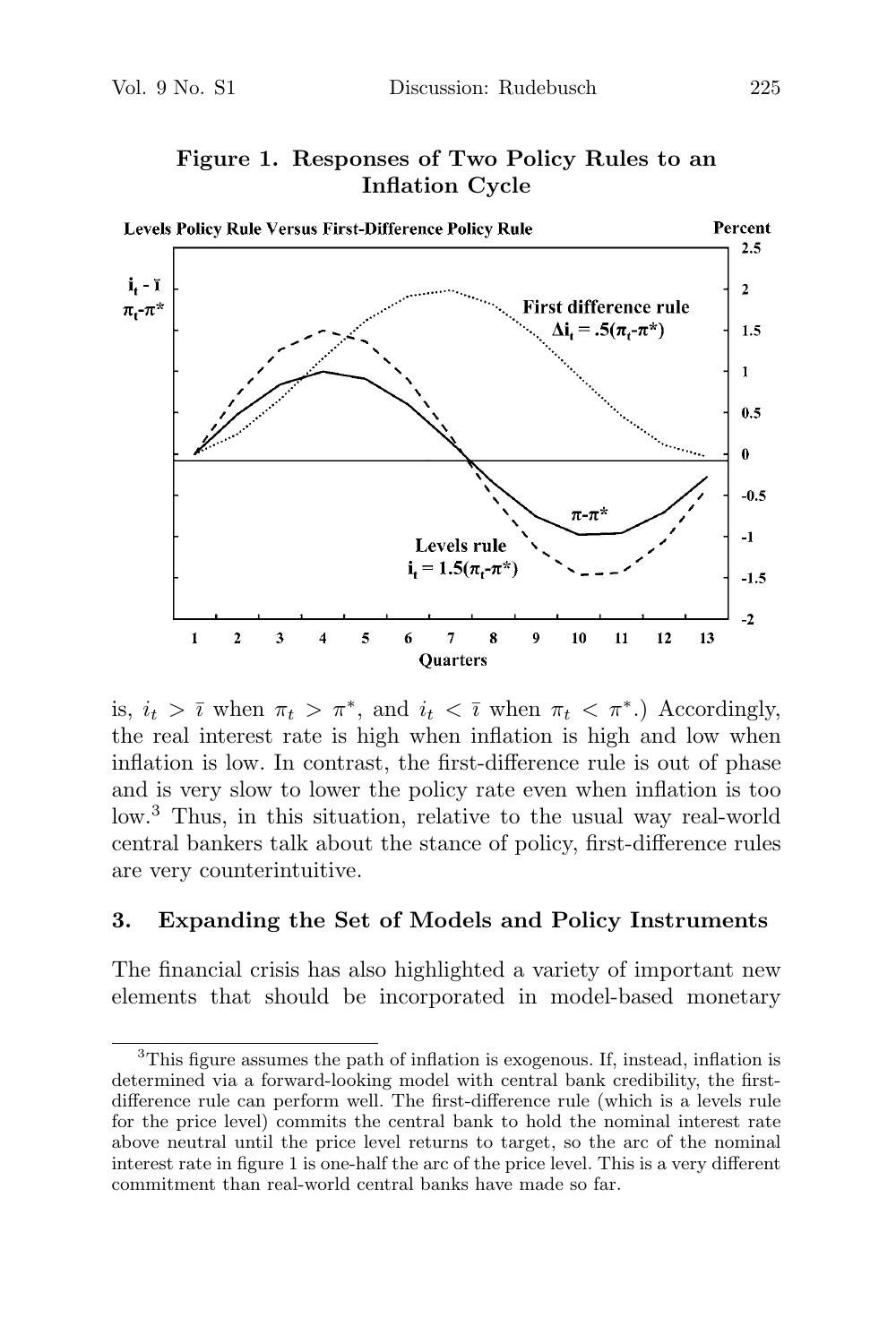policy evaluations. In particular, a key feature of recent events has been the close feedback between the real economy and financial conditions. In many countries, the credit and housing boom that preceded the crisis went hand in hand with strong spending and production. Similarly, during the crash, deteriorating financial conditions helped cause the recession and were in turn exacerbated by the deep declines in economic activity. Such macro-finance linkages pose a significant challenge to both macroeconomists and finance economists because of the long-standing separation between the two disciplines. To understand important aspects of the recent intertwined financial crisis and economic recession, a joint macro-finance perspective is likely necessary (e.g., Rudebusch 2010). Certainly, it seems important to consider models in which a bubble in house prices is at least conceivable, along with potential misalignments of other asset prices. In addition, given the experience of the recent crisis, channels to connect macroeconomic outcomes and financial stresses in both the banking and non-banking sectors (the latter including, say, a partial freezing of the commercial paper market) would be desirable. Creating economic and financial models that respect the zero lower bound on nominal interest rates should be another priority.

The recent recession and sluggish recovery have also reaffirmed the importance of various long-standing issues in macroeconomic modeling. The large degree of uncertainty involved in the realtime measurement of potential output has been reemphasized. Orphanides and Wieland, as in Rudebusch (2001, 2002a), consider a reasonable persistent output-gap mismeasurement process; however, the ability of multivariate measures of slack—including, say, information in the unemployment gap—to reduce this uncertainty should be explored.<sup>4</sup> Given the international scope of the recent crisis, a reemphasis on global linkages in trade and financial markets in the model analysis is warranted. Finally, the recent behavior of inflation has exposed inadequacies in our understanding of price dynamics.

Just as the set of macroeconomic models needs to be enlarged, optimal policy exercises should consider the expanded scope of

<sup>&</sup>lt;sup>4</sup>In any case, the nominal income rule advocated by Orphanides and Wieland is not a satisfactory solution to this issue; see Rudebusch (2002a).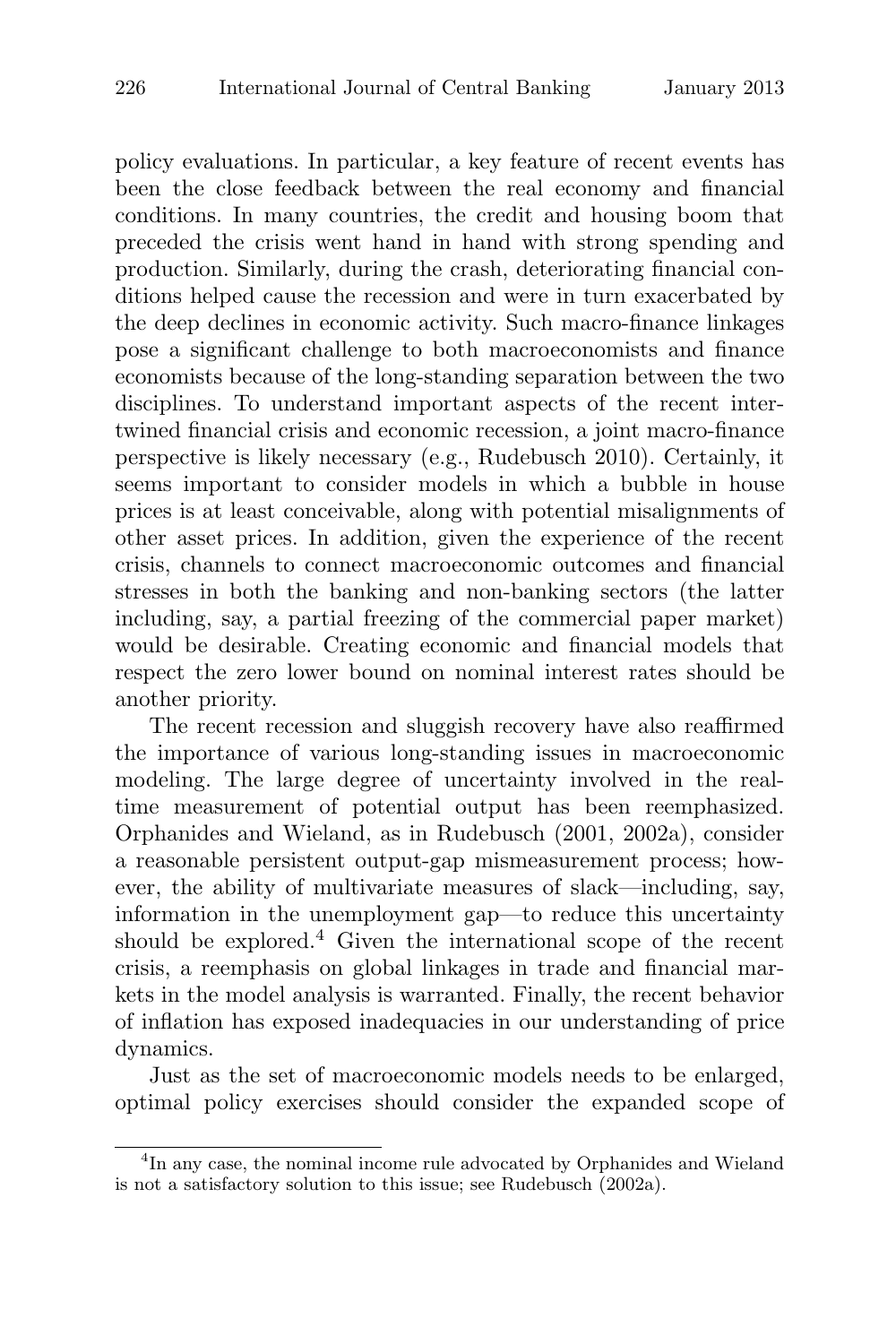monetary policy actions. The set of monetary policy instruments used to address the crisis has grown considerably beyond the shortterm interest rate. Central banks have used a variety of crediteasing actions, including discount window operations, lending of "last resort," and long-term refinancing. New programs of quantitative easing and large-scale bond purchases have been instituted (see Christensen and Rudebusch 2012). Finally, overcoming its traditional reticence to discuss future policy settings (see Rudebusch and Williams 2008), the Federal Reserve has also employed forward policy guidance in an attempt to influence public expectations about future short-term interest rates. Actions concerning financial stability also remain squarely in the purview of central banks. Most, and perhaps all, of these new tools are unlikely to be used on an ongoing basis in the future, but they are permanent additions to the central banker's toolbox and are worthy of careful analysis.

## **References**

- Christensen, J. H. E., and G. D. Rudebusch. 2012. "The Response of Interest Rates to U.S. and U.K. Quantitative Easing." Economic Journal 122 (564): F385–F414.
- Federal Reserve Board. 2012. "Federal Reserve Issues FOMC Statement of Longer-Run Goals and Policy Strategy." Press Release, January 25.
- Judd, J. P., and B. Motley. 1992. "Controlling Inflation with an Interest Rate Instrument." Economic Review (Federal Reserve Bank of San Francisco) (3): 3–22.
- Kohn, D. L. 2010. "The Economic Outlook." Speech presented at the Federal Reserve Bank of San Francisco, San Francisco, California, April 8.
- Rudebusch, G. D. 1995. "Federal Reserve Interest Rate Targeting, Rational Expectations, and the Term Structure." Journal of Monetary Economics 35 (2): 245–74.
	- ———. 1998. "Do Measures of Monetary Policy in a VAR Make Sense?" International Economic Review 39 (4): 907–31.
	- ———. 2001. "Is the Fed Too Timid? Monetary Policy in an Uncertain World." Review of Economics and Statistics 83 (2): 203–17.